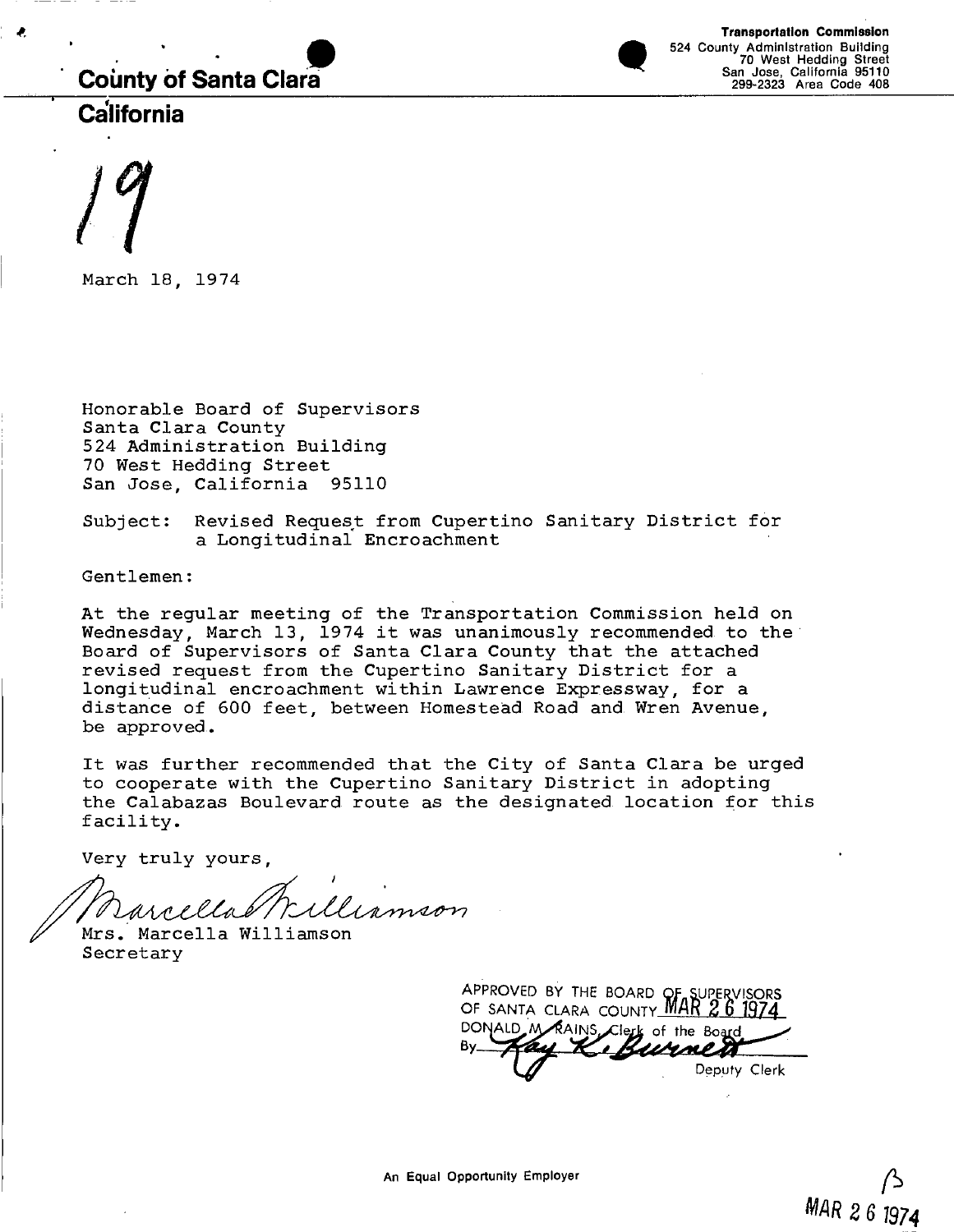March 28, 1974

 $\bullet$ 

City Council City of Santa clara P. O. BOx 388 1500 Warburton Avenue Santa Clara, california 95050

Subject: Cupertino Sanitary District - Calabazas Boulevard Route

Gentlepersons:

The Board of Supervisors at its meeting of March 26, 1974. considered recommendations submitted by the Transportation Commission. One recommendation approved by the Board was the revised request of the Cupertino Sanitary District for a longitudinal encroachment within Lawrence Expressway, for a distance of 600 feet, between Homestead Road· and Wren Avenue.

The Transportation Commission also recommended the City of Santa clara be urged to adopt the calabazas Boulevard Route as the designated location for the Cupertino Sanitary District interceptor facility. The Board of Supervisors urgently requests the City of santa Clara adopt this route.

Very truly yours,

BOARD OF SUPERVISORS

Donald M. Rains Clerk of the Board

DMR:yg

Enclosure (Reports and Recommendations) CCI Public works Department Cupertino Sanitary District Transportation Commission .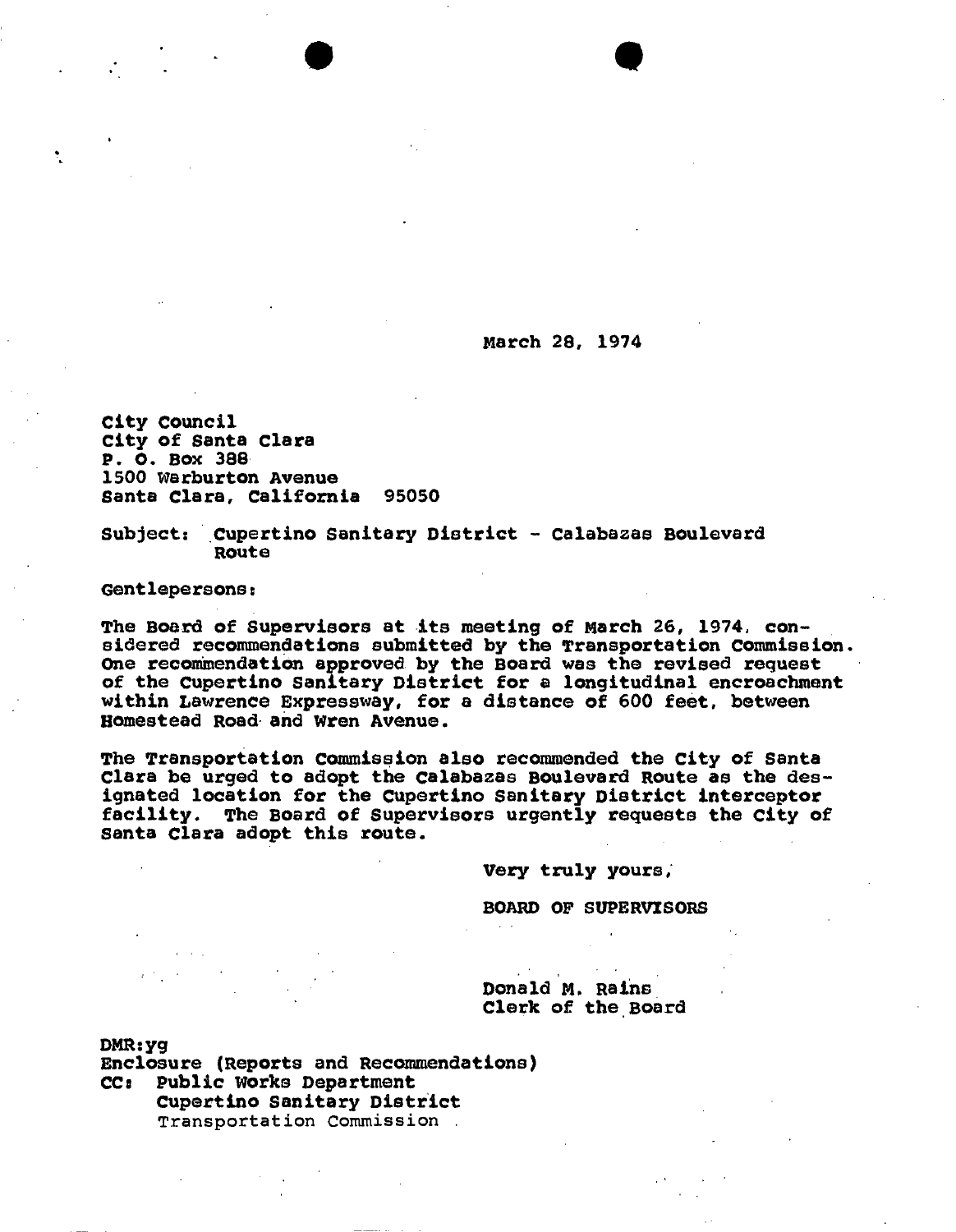March 28, 1974

 $\bullet$ 

Mr. John E. Fleming Mark Thomas & co , Inc. 20065 stevens Creek Boulevard Cupertino, California

Subject: Longitudinal Encroachment within Lawrence Expressway Your File No: CuSD SP-116 (73077)

Dear Mr. Fleming:

"*»:*

The Board of Supervisors, County of Santa Clara, at its meeting of March 26, 1974, pursuant to the recommendation of the Transportation Commission, approved the revised request dated February 22, 1974, from the Cupertino Sanitary District for a longitudinal encroachment within Lawrence Expressway for a distance of 600 feet, between Homestead Road and Wren Avenue •.

The Board also approved the commission's recommendation to urge the City of Santa Clara to cooperate with the Cupertino Sanitary District by adopting the ealabazas Boulevard route as the designated location for this facility. We are enclosing a copy of our letter to the City of santa Clara.

Very truly yours,

BOARD OF SUPERVISORS

, ' .

, ;

Donald M. Rains Clerk of the Board

DMR: yg

eCI Transportation commission public Works Department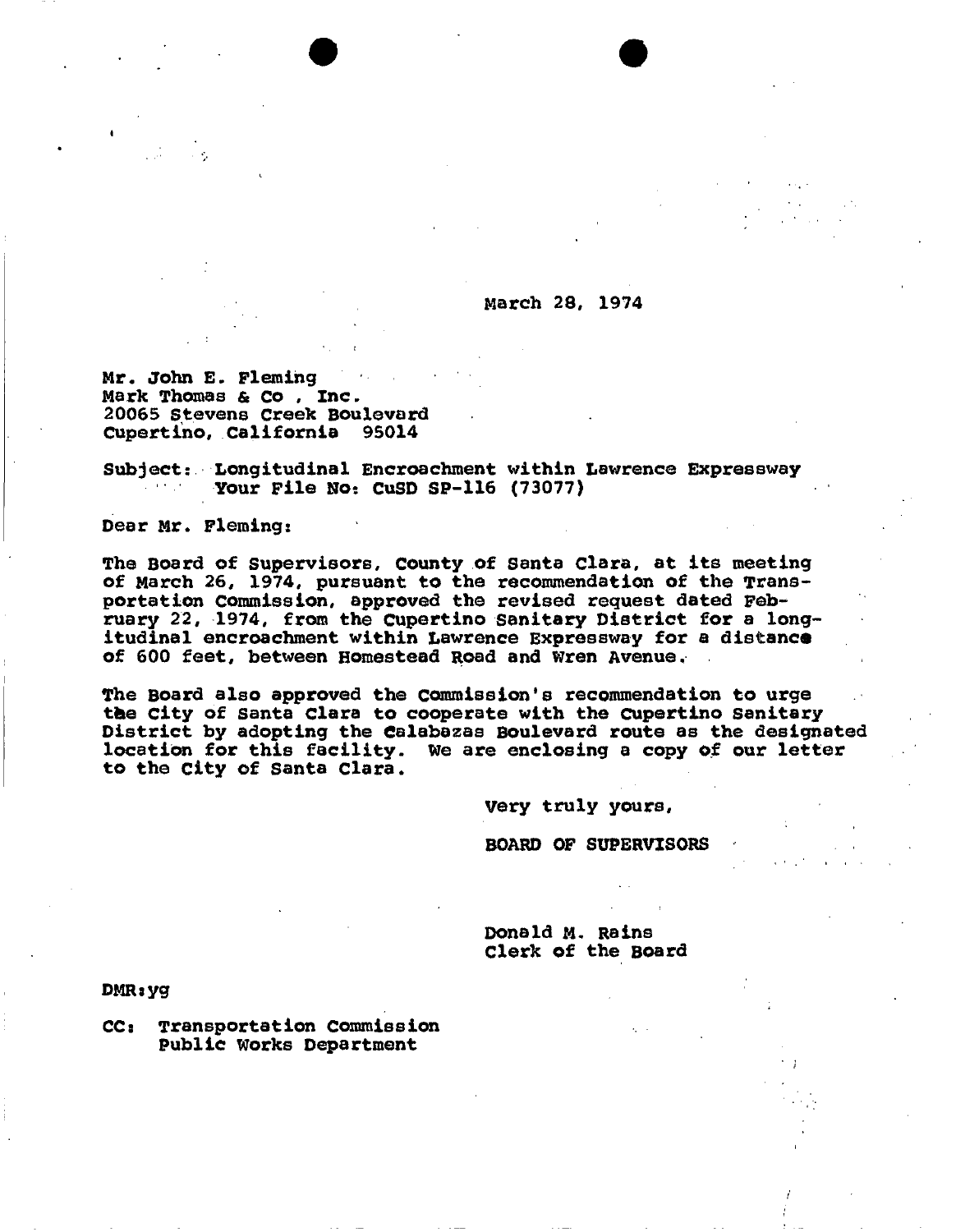# $\bullet$ <br>
HIGHWAYS AND BIKEWAYS CONMITTEE REPORT TO THE TRANSPORTATION COMMISSION

Subject: Revised request from the Cupertino Sanitary District for a longitudinal encroachment within Lawrence Expressway between Homestead Road and Wren Avenue.

#### Members Present: Baker, Kelley, Sandoval

*Ii -rr.* 1...+ . '-\_\_\_' *. -l*

> Discussion: The original request, dated November 19, 1973, from the Cupertino Sanitary District was for a longitudinal encroachment permit within Lawrence Expressway between Homestead Road and the Southern Pacific Railroad (North of Monroe), a distance of 12,000 feet. The Highway and Bikeways Committee discussed this request during its meeting of December 18, 1973 and January 16, 1974.

> > The attached report from the Highways and Bikeways Committee to the Transportation Commission, dated February 4, 1974, includes the history of this request and this committee's recommendatio for (1) denial of the request and (2) urging the City of Santa Clara to cooperate with the Sanitary District in adopting Calabazes Blvd. as the route for this facility.

The Cupertino Sanitary District met on February 13, 1974 with staffs of the City of Santa Clara, Santa. Clara Valley Water District and County Public Works. Although this problem was not completely resolved during the meeting, considerable progress was attained. The Cupertino Sanitary District requested County staff to recommend that the attached. recommendation of denial be postponed until the Transportation Commission Agenda of Narch 13, *197/+,* anticipating resolution of this issue prior to that date. This item was postponed by the Transportation Commission as requested.

The revised request, dated February 22, 1974, from the Cupertino Sanitary District is for a longitudinal encoachment within Lawrence Expressway between Homestead Road and Wren Avenue, a distance of approximately 600 feet. The remainder of this proposed route will utilize a combination of streets within the City of Santa Clara, utility easements, and the Calabazas Creek Channel (Santa Clara Valley Water District). Staff reports to the Highways and Bikeways Committee, dated February 20, 1974, and February 27, 1974 are attached.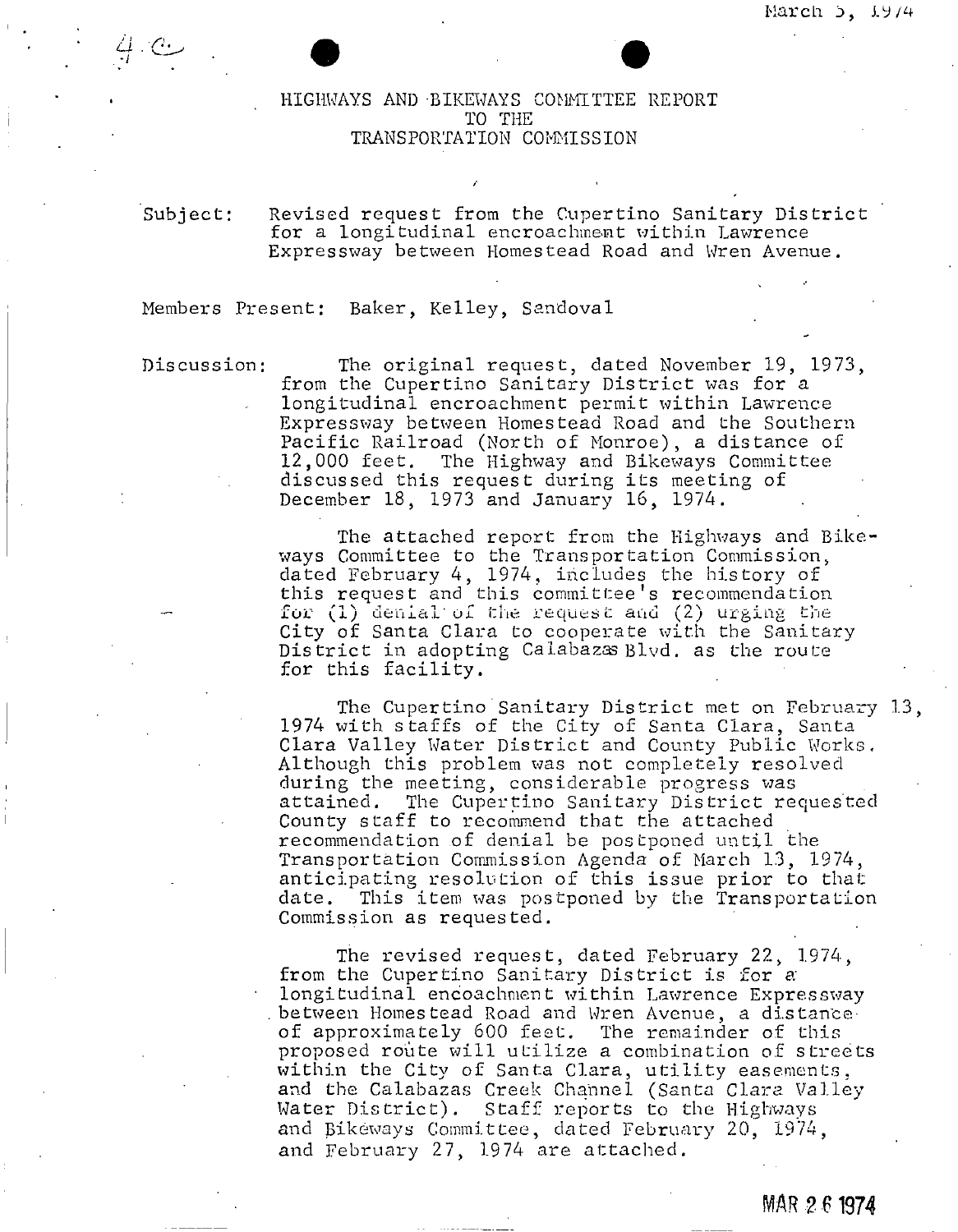The revised request *from* the Cupertino Sanitary District and the City of Santa Clara, although requiring an encroachment permit from the County for a limited distance along Lawrence Expressway, appears to be reasonable. It should be pointed out that a favorable recommendation on this modified request is not to be looked upon as a modification of County policy to deny request for additional longitudinal encroachments within tbe expressway system.

 $\bullet$ 

This request was discussed during the Highways and Bikeways Committee meeting of February 27, 1974.

Recommendation: It is recommended that the following actions of the Highways and Bikeways Committee be approved by the Transportation Commission and forwarded to the County Board of Supervisors for approval.

> 1. Approve the revised request from the Cupertino Sanitary District for a longitudinal encroachment within Lawrence Expressway, for **a distance of 600** .fce t, be twe en Home <sup>s</sup> tead Ro ad and Wren Avenue.

> 2. Urge the City of Santa Clara to cooperate with the Cupertino Sanitary District in adopting the Calabazas Blvd. route as the designated location for this facility.

cc: Standard Distribution John E. Fleming Sam Zullo Sam Cristofano Santa Clara Valley Water District TAC DHB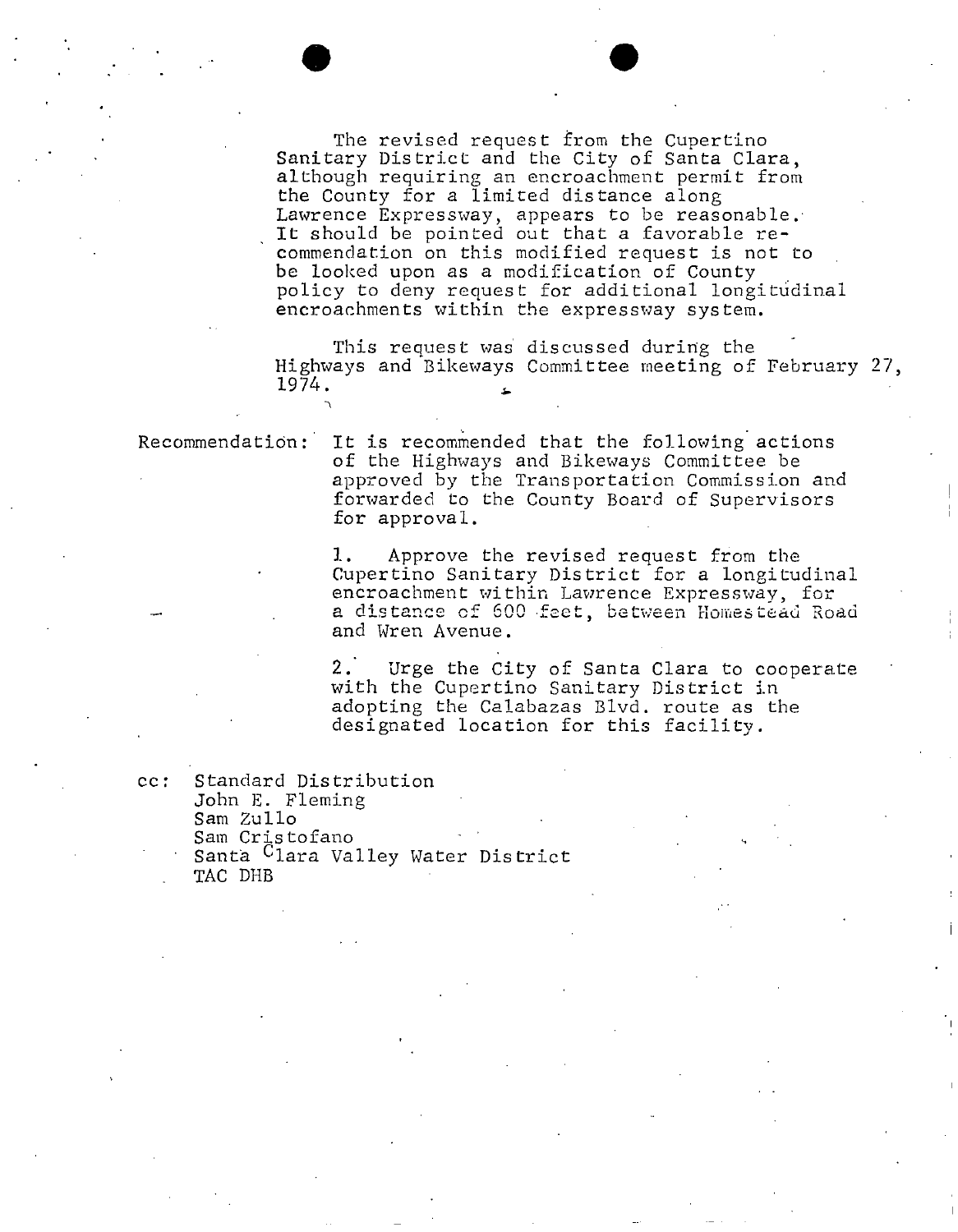February 27, 1974<br>AMENDED REPORT TO THE HIGHWAYS AND BIKEWAYS COMMITTEE

, , Subject: Revised Request from Cupertino Sanitary District for a Longitudinal Encroachment Permit within Lawrence Expressway between Homestead Road and Calabazas Creek

The purpose of this report is to clarify and expand upon the report dated February 20, 1974.

Cupertino Sanitary District's original request for an encroachment permit within Lawrence Expressway between Homestead and the Southern Pacific Railroad tracks would have utilized approximately 12,000 feet of County right of way.

The revised request utilizes approximately 600 feet of County right of way and 1,300 feet of utilizes approximately oud feet of County.<br>Tight of way and 1,300 feet of utility easements between Homestead and Calabazas Creek. The remainder of the route will be'Calabazas Creek-Calabazas Blvd. alternate.

The revised request from the Cupertino Sanitary District, although requiring an encroachment permit from the County for a limited distance along Lawrence Expressway, appears to be reasonable. It should be pointed out that a favorable recommendation on this modified request is not to be looked upon as a modification of County policy to deny request for additional longitudinal encroachments within the Expressway  $Sys$  i.em.

Submitted **by**

" ,

SCOTTY A. BRUCE Staff Liaison

,SAB:DHB:vlh

-,

| Standard Distribution |
|-----------------------|
| John E. Fleming       |
| Sam Zullo             |
| Sam Cristofano        |
| DHB, TAC              |
|                       |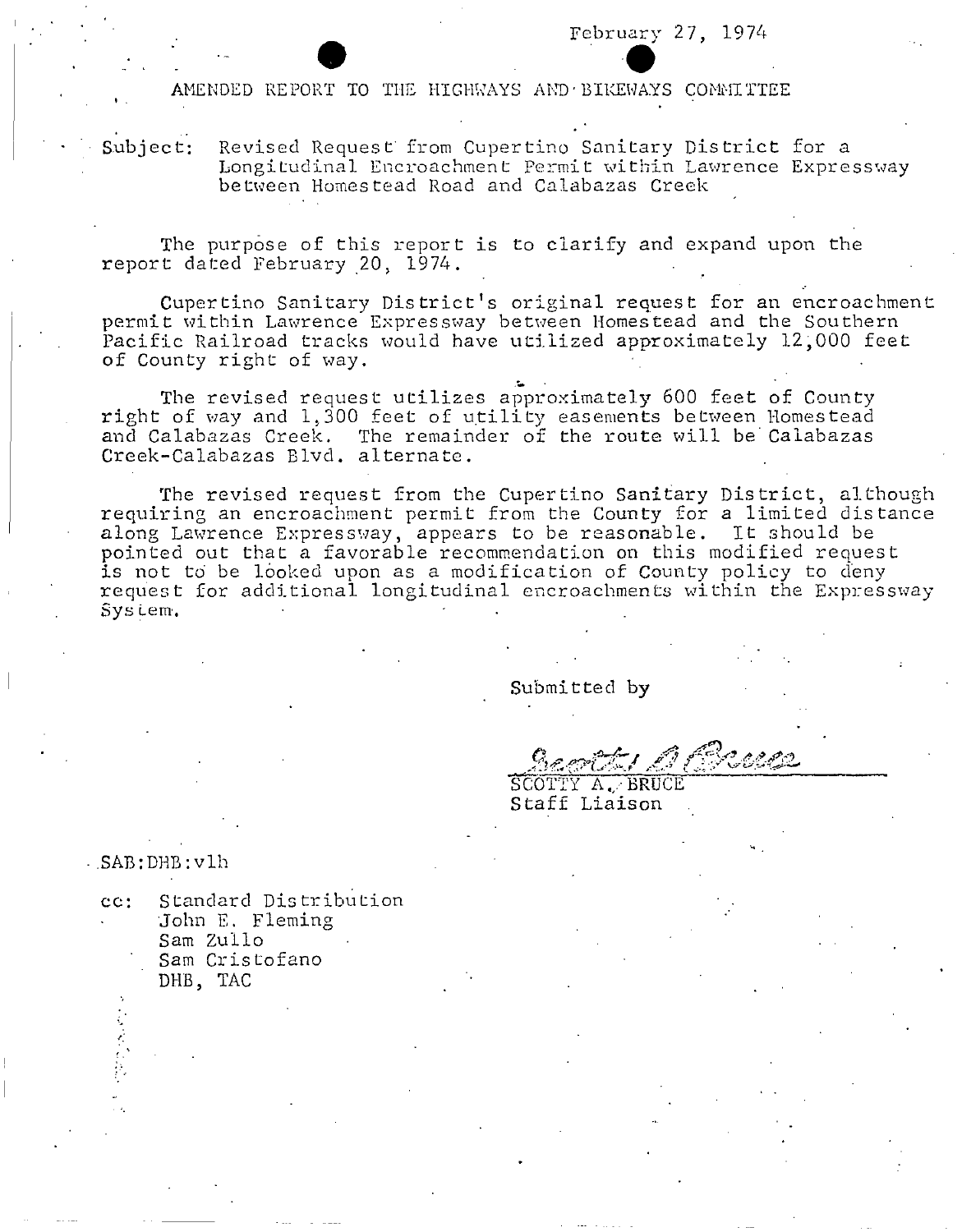

## MARK THOMAS & CO. INC.

CONSULTING CIVIL ENGINEERS & MUNICIPAL PLANNERS 18 N. SAN PEDRO STREET, SAN JOSE, CALIF. 95110 . (408) 295-2425 OFFICES IN SAN JOSÉ AND CUPERTING

MARK E.THOMAS ALDO P. SAVIO HARRY F. AUMACK, JR. JOHN E. FLEMING HENRY D. GILBERT (1926-1972) SAM J. ZULLO

February 22, 1974 File No. 73077

County of Santa Clara Department of Public Works 1555 Berger Drive San Jose, Ca 95112

Attention: Mr. Del Bechtholdt

## Re: Cupertino Interceptor Route Along Lawrence Expressway

#### Gentlemen:

We have completed the study of an interceptor route utilizing a portion of Lawrence Expressway and Calabazas Boulevard. In the major portion along Lawrence Expressway where feasible, the interceptor will not be located within the Expressway right of way as shown on the aerial photo.

We hope that Santa Clara County will consider this proposal and grant Cupertino Sanitary District an encroachment permit within this portion.

Should you desire additional information, please call me.

Yours very truly,

MARK THOMAS & CO. INC.

Richard K Jawsher

Richard K. Tanaka

RKT:ds enc

ASSESSMENT DISTRICTS

CIPAL FRIGHTERING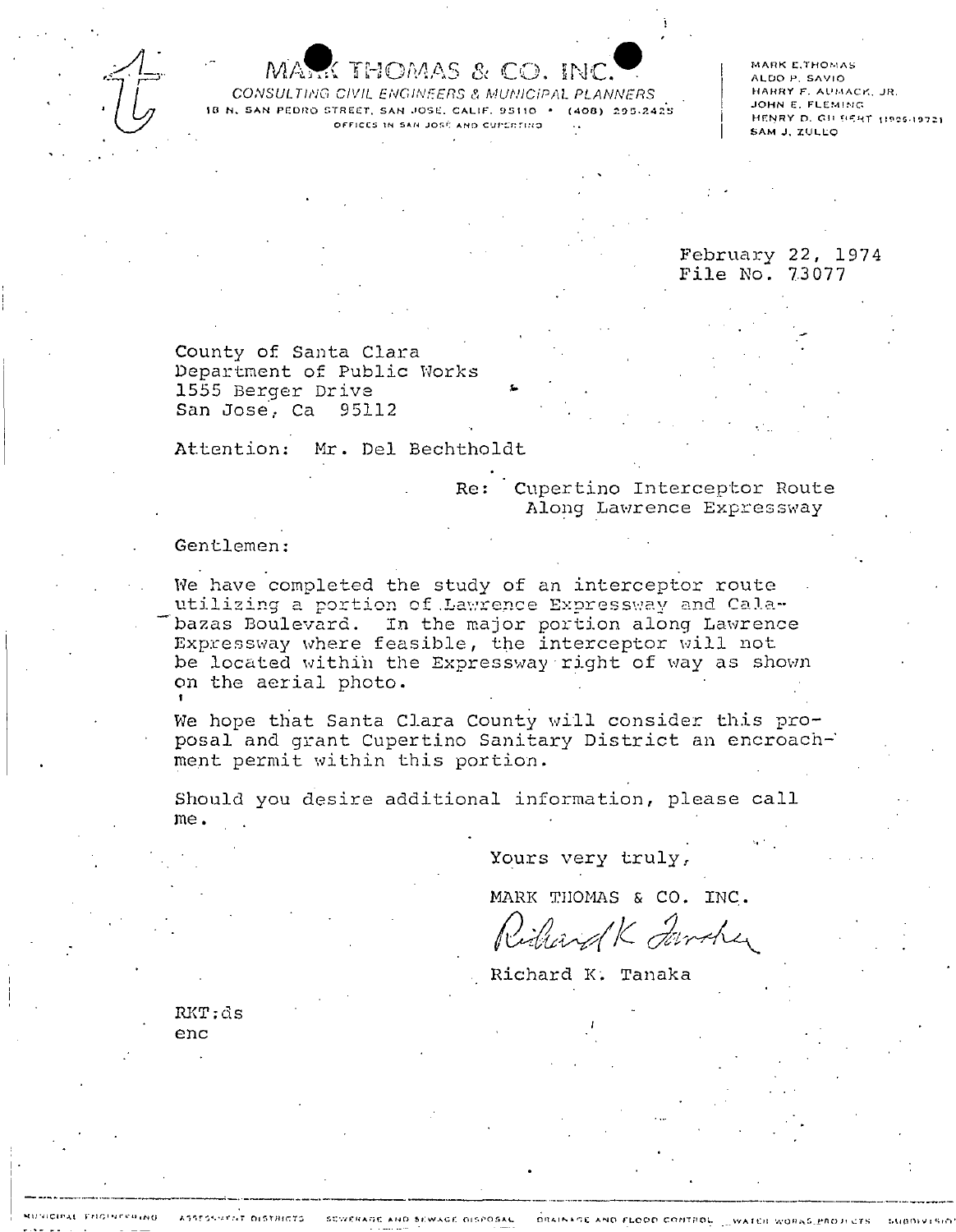Report to the Highways & Bikeways Committee

#### Request from the Cupertino Sanitary District and the  $Subject:$ City of Santa Clara for a longitudinal encroachment permit within Lawrence Expressway between Homestead Road and Calabazas Creek

The original request, dated November 19, 1973, from the Cupertino Sanitary District was for a longitudinal encroachment permit within Lawrence Expressway between Homestead Road and the Southern Pacific Railroad (North of Monroe). The Highway and Bikeways Committee discussed this request during its meetings of December 18, 1973 and January 16, 1974.

The attached report from the Highways & Bikeways Committee to the Transportation Commission, dated February 4, 1974, includes the history of this request and this committee's recommendation for (1) denial of the request and (2) urging the City of Santa Clara to cooperate with the Sanitary District in adopting Calabazas Blvd. as the route for this facility.

The Cupertino Sanitary District met on February 13, 1974 with staff of the City of Santa Clara, Santa Clara Walley Water District and County Public Works. Although this problem was not completely resolved during the meeting, considerable progress was attained. The Cupertino Sanitary District requests County staff to recommend that the attached recommendation of denial be postponed until the Transportation Commission Agenda of March 13, 1974, anticipating resolution of this issue prior to that date. This item was postponed as requested.

The revised request from the Cupertino Samitary District and the City of Santa Clara, although requiring am encroachment permit from the County for a limited distance along Lawrence Expressway, appears to be reasonable. It should be pointed out that a favorable recommendation on this modified request is not to be looked upon as a modification of County policy to deny request for additional longitudinal encroachments within the expressway system.

 $cc$ Standard Distribution John E. Fleming Sam Zullo Sam Cristofano DHB, TAC

Submitted by

1 Bruce

Scotty Bruce Staff Liaison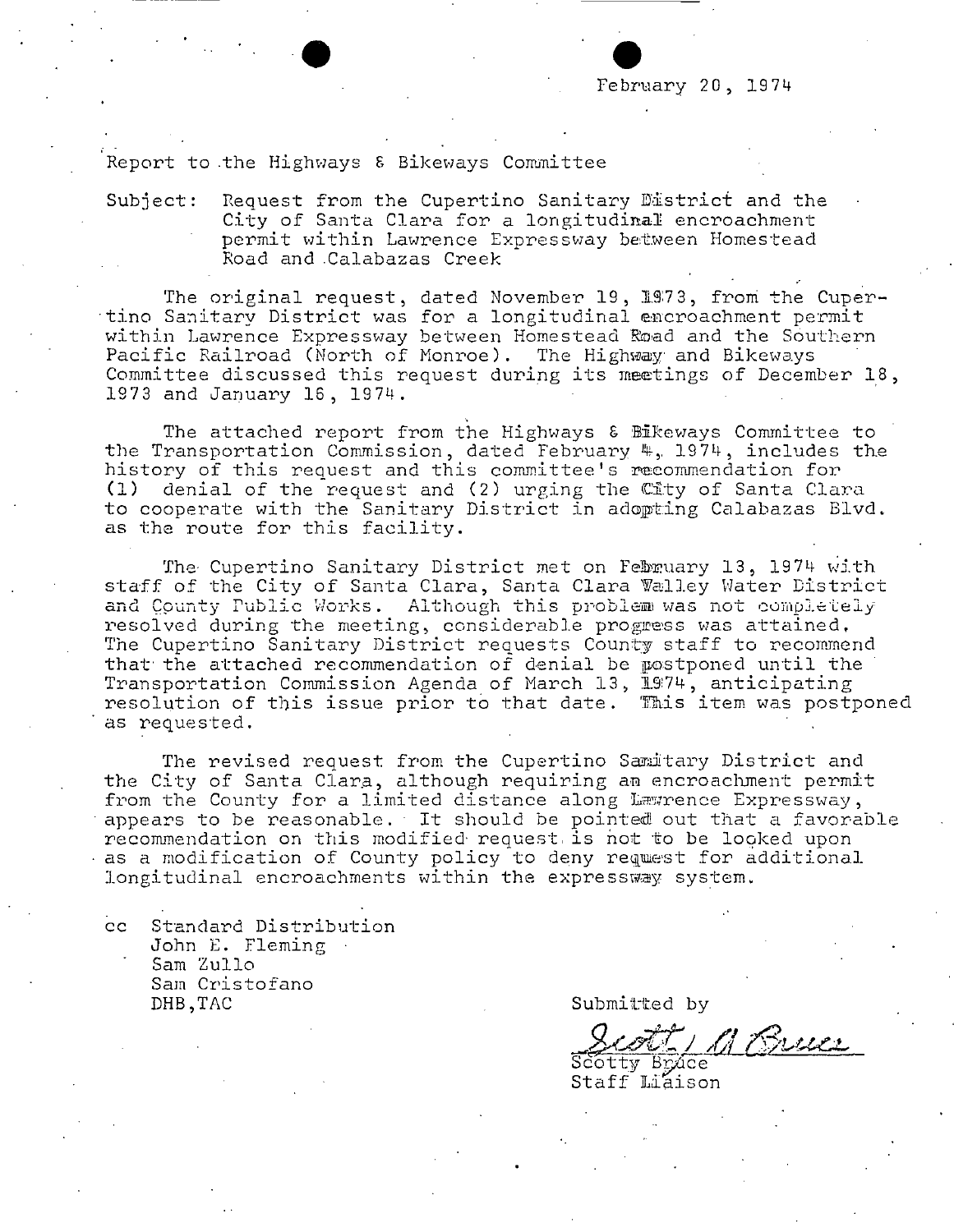DATE February 4, 1974

SANTA CLARA COUNTY TRANSPORTATION COMMISSION

Agenda Date\_\_ February 13, 1974

Agenda Item

TRANSIT DISTRICT BOARD OF SUPERVISORS

Agenda Date

Agenda Item Sales

FROM:

ALONZO BAKER, Chairman Highways and Bikeways Committee

SUBJECT: REQUEST FROM THE CUPERTINO SANITARY DISTRICT FOR A LONGITUDINAL ENCROACHMENT PERMIT WITHIN LAWRENCE EXPRESSWAY BETWEEN HOMESTEAD ROAD AND THE SOUTHERN PACIFIC RAILROAD (NORTH OF MONROE STREET)

The attached letter from the Cupertino Samillary District, dated November 19, 1973, requests the County to consider granting the District an encroachment permit on Lawrence Expressway to install a new longitudinal joint interceptor line (with the City of Santa Clara) between Homestead Road and the Southern Pacific Railroad (north of Monroe Street).

This item was discussed by the Highways and Bikeways Committee during its meetings of December 18, 1973 (item no. 3) and January 16, 1973 (item no. 1). Copies of the notes of those two meetings are attached.

In summary the County policy is to deny requests for additional longitudinal encroachments on the Expressway System. The reason for this policy is to preserve the integrity of the expressways as major transportation corridors. The installation and maintenance of additional longitudinal encroachments within the expressways create potential traffic hazards and cause considerable traffic congestion. In particular this specific request would require the closure of one lane of traffic for many weeks on an expressway with an average daily traffic load in excess of 45,000 vehicles. Moreover, the general policy of no additional longitudinal encroachments within the Expressway System has been adhered to since the beginning of the Expressway Program in the early The granting of such a request would cheate a policy reversal,  $1960's.$ thus leading to other longitudinal encroachments and a downgrading of the ability of the expressways to meeting existing and future traffic demands.

Page 1 of 2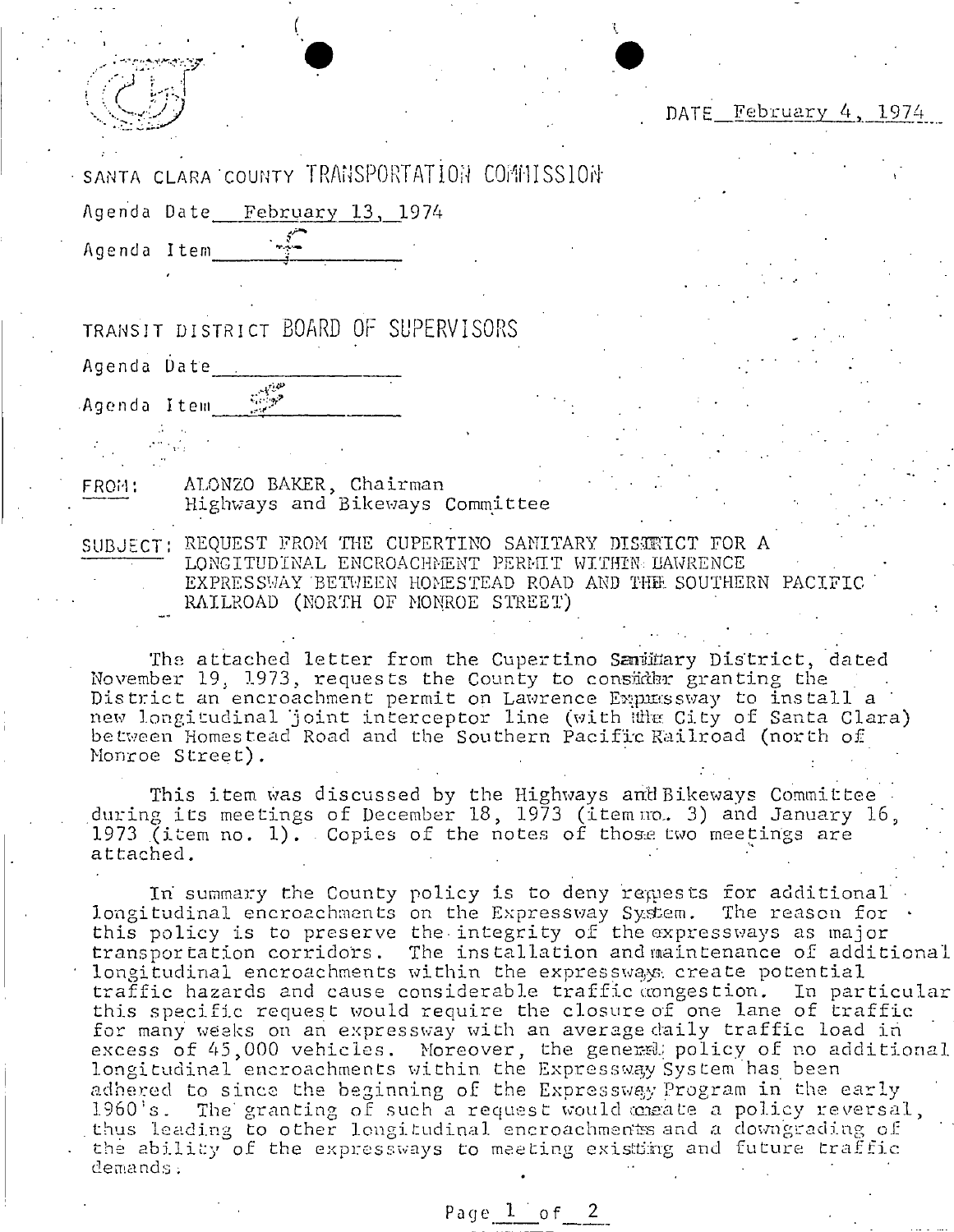TRANSCOM AGENDA DATE: February 13, 1974

 $\bullet$ 

#### BOARD OF SUPERVISORS AGENDA DATE:

(

SUBJECT:

REQUEST FROM THE CUPERTINO SANITARY DISTRICT FOR A LONGITUDINAL ENCROACHMENT PERMIT WITHIN LAWRENCE EXPRESSWAY BEIWEEN HOMESTEAD ROAD AND THE SOUTHERN PACIFIC RAILROAD (NORTH OF NONROE STREET)

Although this request should be denied, the Highways and Bikeways Committee recognizes that this interceptor line will be needed within the next few years and that a route for this facility should be established at this time. After reviewing the various alternate routes with the Cupertino Sanitary District staff it appears that the Calabazas Blvd. route is the most desirable.

The Calabazas Blvd. route would involve an agreement between the Cupertino Sanitary District and the City of Santa Clara. Fortunately the City of Santa Clara will be utilizing this same interceptor in the area north of the Bayshore Freeway (Theme Park area).

Based on the above considerations the Highways and Bikeways Committee recommends that the Transportation Commission take the  $f$ ollowing actions:

A. Recommend that the Board of Supervisors deny the request to place this line longitudinally within Lawrence Expressway.

**B.** Urge the City of Santa Clara to cooperate with the'Cupertino Sanitary District in adopting the Calabazas Blvd. route as the designated location for this facility.

## AB:SAB:vlh

attachments

cc;· John E. Fleming, Nark Thomas & Company Sam Zullo, Hark Thomas & Company Sam Cristofano, Director of Public Works, City of Santa Clara DHB TAC

Page 2 of 2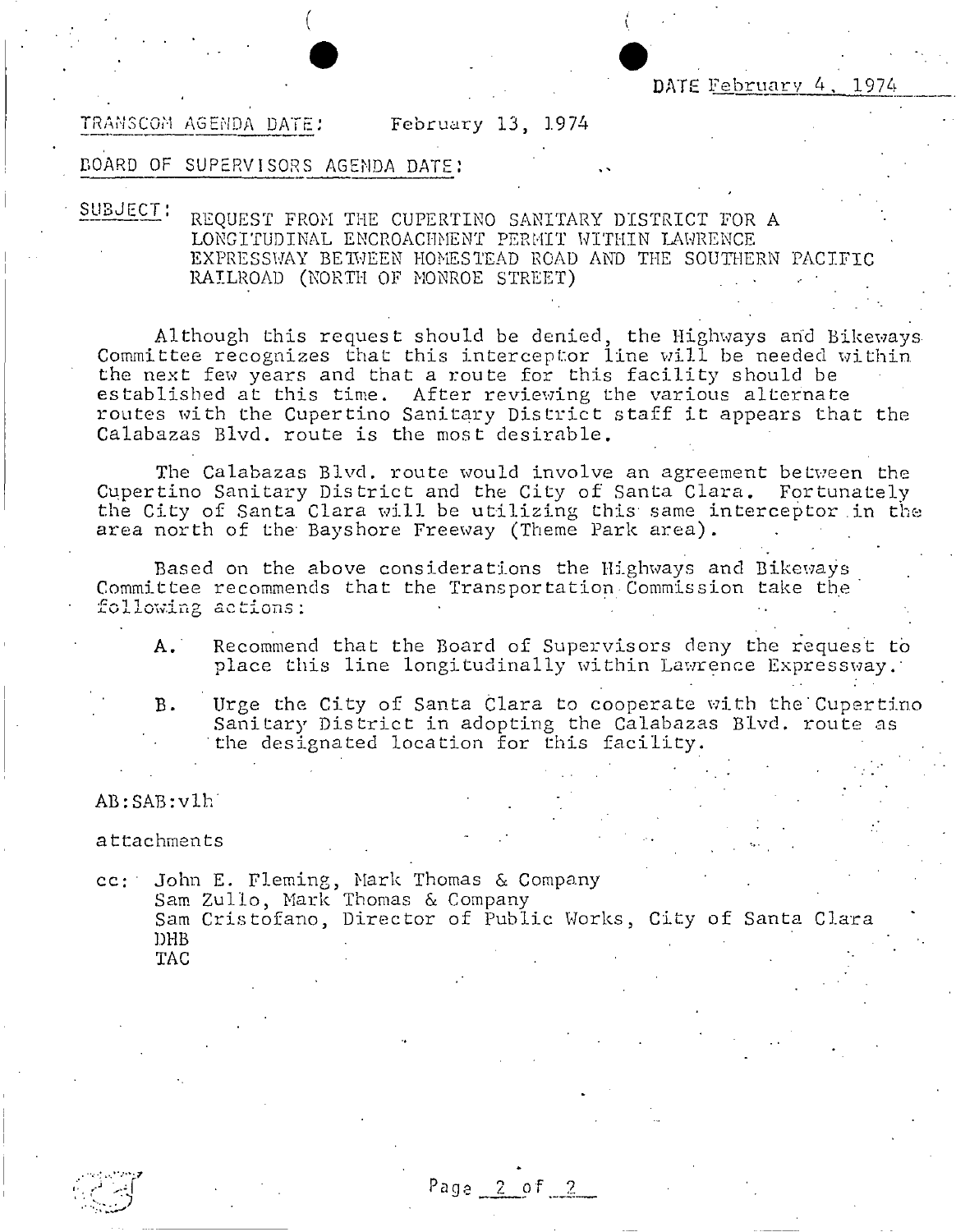# CUPERTIND SANITARY DISTRICT

SANTA CLARA COUNTY

DISTRICT MANAGER-ENGINEER MARK THOMAS & CO. INC. JOHN E. FLEMING . 20065 STEVENS CREEK BLVO. CUPERTING, CA. 95014 (408) 253-7071

#### DISTRICT COUNSEL

PHILIP D. ASSAE G3D IL SAN MATED DRIVE P. O. Box 152 SAN MATED, CA. 94401 04151 342-3523

November 19, 1973 File: CuSD SP-116 (73077)

Mr. James Pott Director of Public Works 1555 Berger Drive San Jose, California

95112

Dear Mr. Port:

The Cupertino Sanicary District currently has a Joint Interceptor with the City of Santa Clara to transport sewage from the District to the San Jose-Santa Clara Treatment Plant. It appears that we will reach our capacity as early as 1975 and we are therefore making a study of alternate routes for another interceptor.

The preliminary study was completed in October, 1973. Since the completion of this study, the Cupertino Sanitary District Board of Directors has made the decision to negotiate an agreement with the City of Santa Clara for a cost-sharing interceptor system from north of Bayshore Freeway to the Treatment Plant. The City . has agreed to supply routes in this vicinity, however, it is essential that the Cupertino Sanitary District have a feasible route from the Homestead Metering Station to Bayshore Freeway. From the preliminary study, we believe that the Lawrence Expressway route is the best route for the interceptor location from. Homestead Road to the Southern Pacific Railroad. We do understand the difficulties in construction, the traffic problems that may be encountered, and the policy decisions that must be considered.

We would like to confer with you and the Transportation Commission on this matter for further discussion and policy decisions so we can proceed with the selection of the sewer location and begin engineering design. Time is of the essence and we would appreicate your placing this on the Agenda as soon as convenient.

BOARD OF DIRECTORS ROY M. RUSHTON, PACS. MAURICE F. LA BRIE, SEC. CURTIS 8. HARRISON EDWARD J. HAHAMIAN DR. JOS. F. BROWN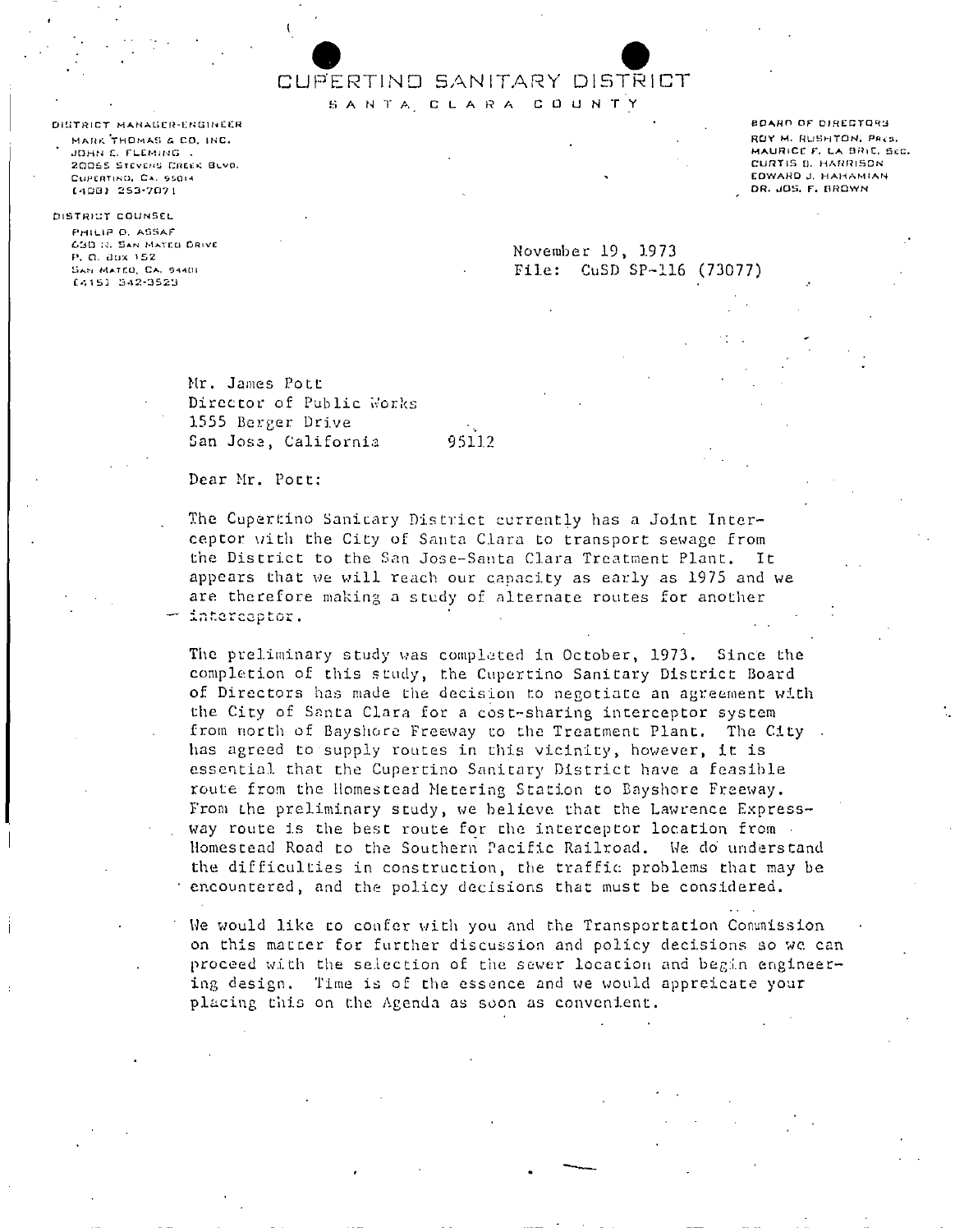Mr. James Pott November 19, 1973

Page two

Enclosed is an aerial photo of Lawrence Expressway from Homestead Road to the Southern Pacific Railroad, showing the location of the proposed interceptor. Please call me if you have any questions.

Yours very truly,

MARK THOMAS & CO. INC. District Manager-Engineer

Unme John E. Fleming

 $JEF:bn$ 

Encl.  $(one)$ 

ce: Donald Prolich Transportation Committee Chairman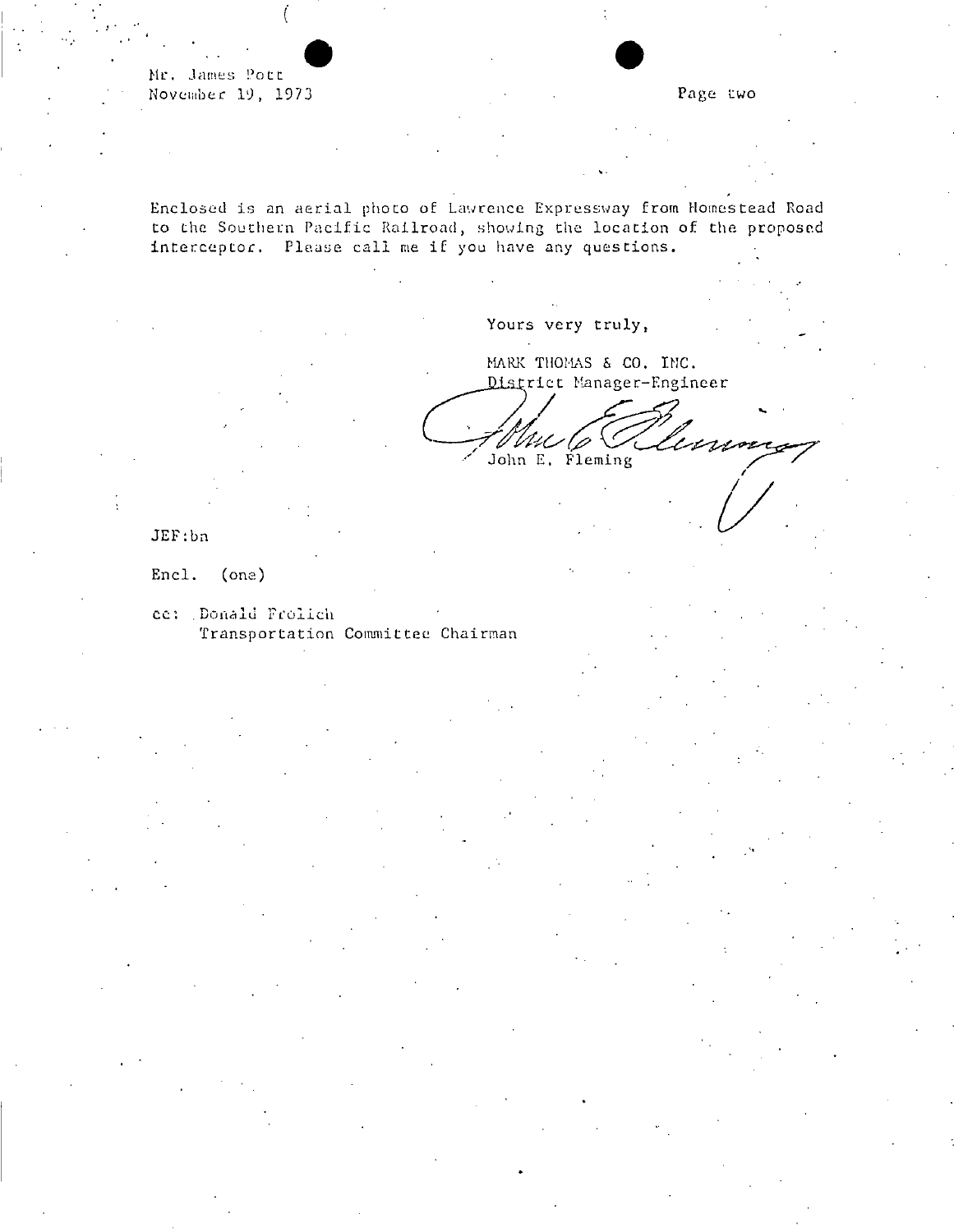| memorandum        |                            |                                                                                                                                                                                                                                  |             |  |      |                      |
|-------------------|----------------------------|----------------------------------------------------------------------------------------------------------------------------------------------------------------------------------------------------------------------------------|-------------|--|------|----------------------|
| TO.               |                            | AL BAKER, Chairman, Highways & S. A. BRUCE, Staff Liaison                                                                                                                                                                        | <b>FROM</b> |  |      |                      |
|                   | sualECT BIKeways Committee | Request by the Cupertino Sanitary District                                                                                                                                                                                       |             |  | DATE | December 14<br>1.973 |
| (North of Monroe) |                            | Thor a New Longitudinal Encroachment within<br>a County Expressway: To Construct a New<br>Joint Interceptor (with the City of Santa.<br>Clara) within Lawrence Expressway between<br>Homestead and the Southern Pacific Railroad |             |  |      | relights             |

Agenda Date: December 19, 1973

Agenda Item: #3

To protect the integrity of the Expressway System it is ou'r Department's policy to deny requests for new longitudinal encroachments on expressways except when alternate routes are not available. This policy preserves the capacity of the expressways and protects the motoring public from the hazards new construction creates.

A review of this application by our staff indicates an alternate route for the new joint interceptor is available.

It is our recommendation that this request for an additional longitudinal encroachment permit within Lawrence Expressway be denied and forwarded to the Transportation Commission for similar action with **attacbments.**

SAB:vlh

cc: Each Committee Member Frolich Winston Howard Campen JTP LM John E. Fleming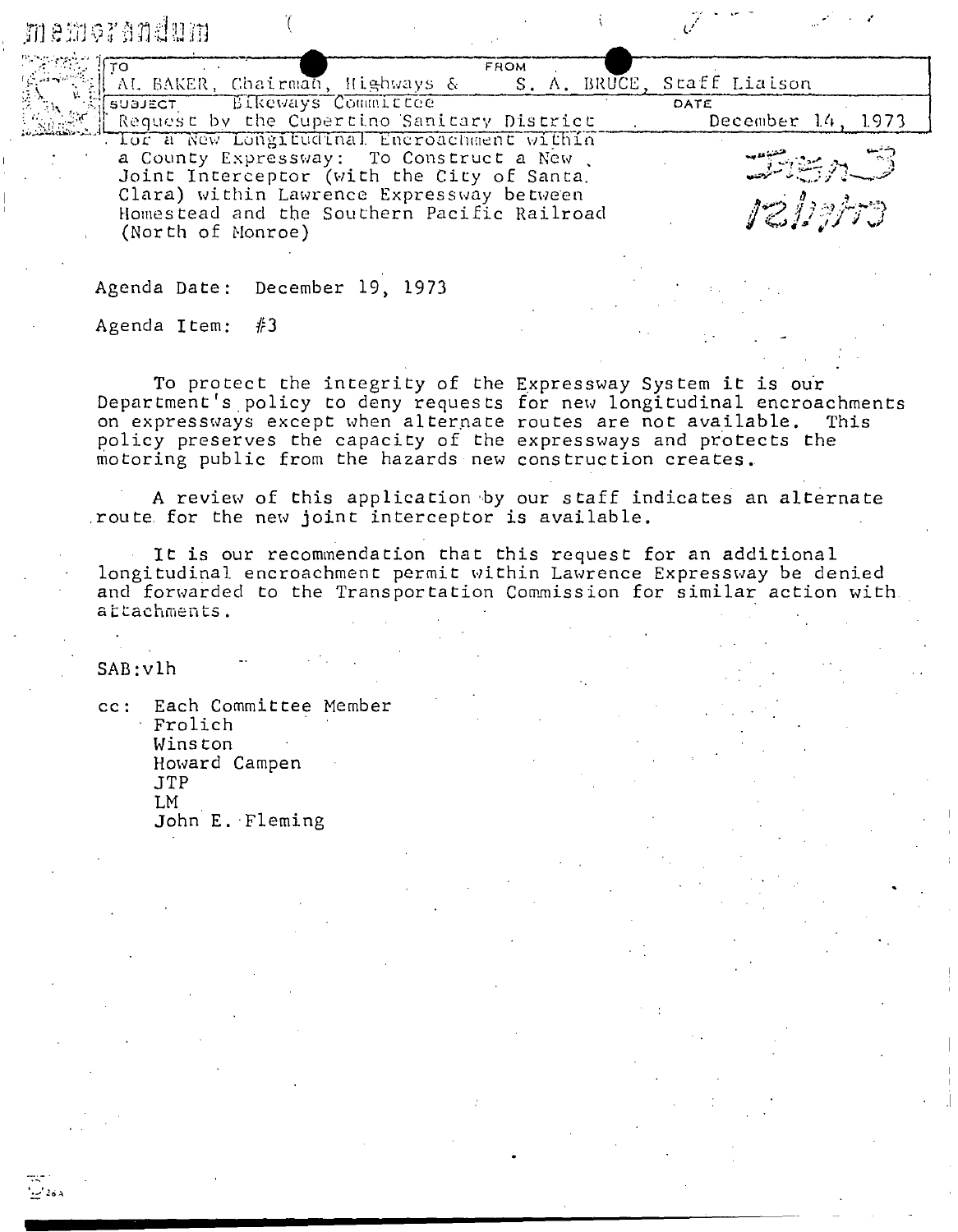#### HIGHWAYS AND BIKEWAYS COMMITTEE

Meeting Notes

December 19, 1973

### Attendance

Members: Baker, Sandoval

Others: Montini, Kurotori, Bechtholdt, Shields, Shreve, Wahl, Zullo

- Deferred Continuation of discussion of Highway Maintenance  $1.$ according to functional classification.
- $2.$ Deferred - Policy on expressway fences and noise attenuation walls.
	- Request by the Cupertino Sanitary District for a new longitudinal encroachment within Lawrence Expressway:

The project, as proposed by the Cupertino Sanitary District. was presented by Del Bechtholdt, Engineering Utilities Coordinator, and pointed out the County policy of no new longitudinal utility encroachment within County expressways. He pointed out that the proposed pipe line would be behind the existing ourb that would require the removal of the existing landscaping, probably require replacement of existing interconnect line for the Lawrence Expressway traffic signals and reduce the southbound roadway from 3 lanes to 2 lanes during the duration of the project. Alternate routes were pointed out by Mr. Bechtholdt whereby local streets and the Calabazas Creek could be utilized.

Mr. Sam Zullo of Mark Thomas Company, consultant for the District, stated that the existing 18-inch outfall sewer will reach its capacity by 1975. He further stated that the metering station where it was necessary to tie into was located at the Homestead . Road-Lawrence Expressway intersection. The proposed project was to connect the metering station to an outfall at Bayshore Freeway (Route 101)-Calabazas Creek. Mr. Zullo discussed the alternate route with the associated problems and stated that it was his feeling that the proposed project was the most viable. He further stated that it might be possible to use the Calabazas Creek; however, the Flood Control District will proceed with its project a year or two prior to the District's ability to obtain the necessary financing for the sewer line.

After discussion, Chairman Baker requested the District to return to the next regular meeting with a basic outline of the impact of the various alternatives available. The alternatives should include: use of city streets, a possible deferment of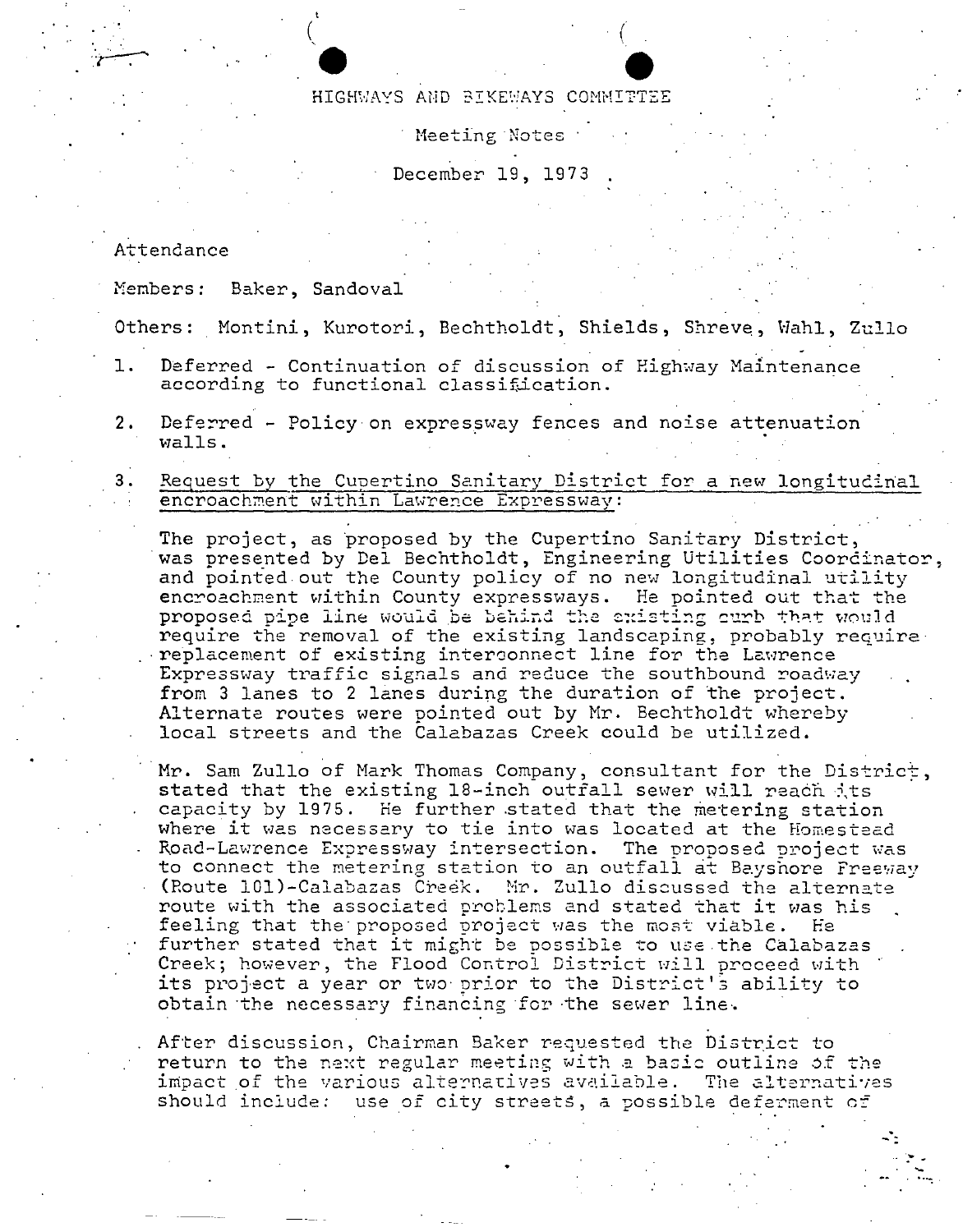Highways and Bikeways Committee Meeting Notes December 19, 1973 Page Two

the Flood Control Project on Calabazas Creek until the District could obtain financing, or a loan from the Flood Control District to coordinate the project with its current Calabazas Creek project.

 $4.1$ Implementation Plan of the Countywide Bikeway Plan for Santa Clara County as prepared by VTN.

Ron Shields presented the implementation plan of the pending report being prepared by VTN. The discussions centered around the classification of the routes and the proposed financing implications. Type 1 and Type 2 routes were proposed to be entirely County responsibility. Type 3 routes would be 50% County obligation and the remainder by local agency. The Type 4 routes would be entirely local agency responsibility. It was agreed that the proposed approach would be acceptable for presentation to the Transportation Commission.

Mr. Tom Shreve, representative of the S.B.T.O.A., presented a letter to the Committee outlining the concerns of the SBTOA Bikeways Committee. The letter dealt principally with proposed standards included in the rough draft. Much discussion involving the various groups concerned with bicycle safety followed. It was pointed out to these groups that our efforts are being directed at getting a set of guidelines, a proposed plan and financing implications to the Board of Supervisors at the earliest possible date so work could commence on the system. It was not the intention of the Public Works Department to bypass these groups but would solicit their advice on the proposed plan at the proper time. The greatest complaint by these groups was that the minimum standards generally become accepted as the standards instead of utilizing the desirable standards. These groups were requested to direct their concerns to the Public Works Department for consideration.

5. Request by City of Sunnyvale for a modification to the Central Expressway Off-Ramp to Arques Avenue.

Ron Shields presented the request by the City of Sunnyvale. After discussion, the report was approved as written for submission to the Transportation Commission.

Each Committee member  $cc:$ Frolich Winston Campen John E. Fleming, Mark Thomas & Co. D. M. Somers, Dir. of PW, Snyvle M. Williamson JTP, LH, RWS, RMS, RBP, DHB, HK, TAC, JLC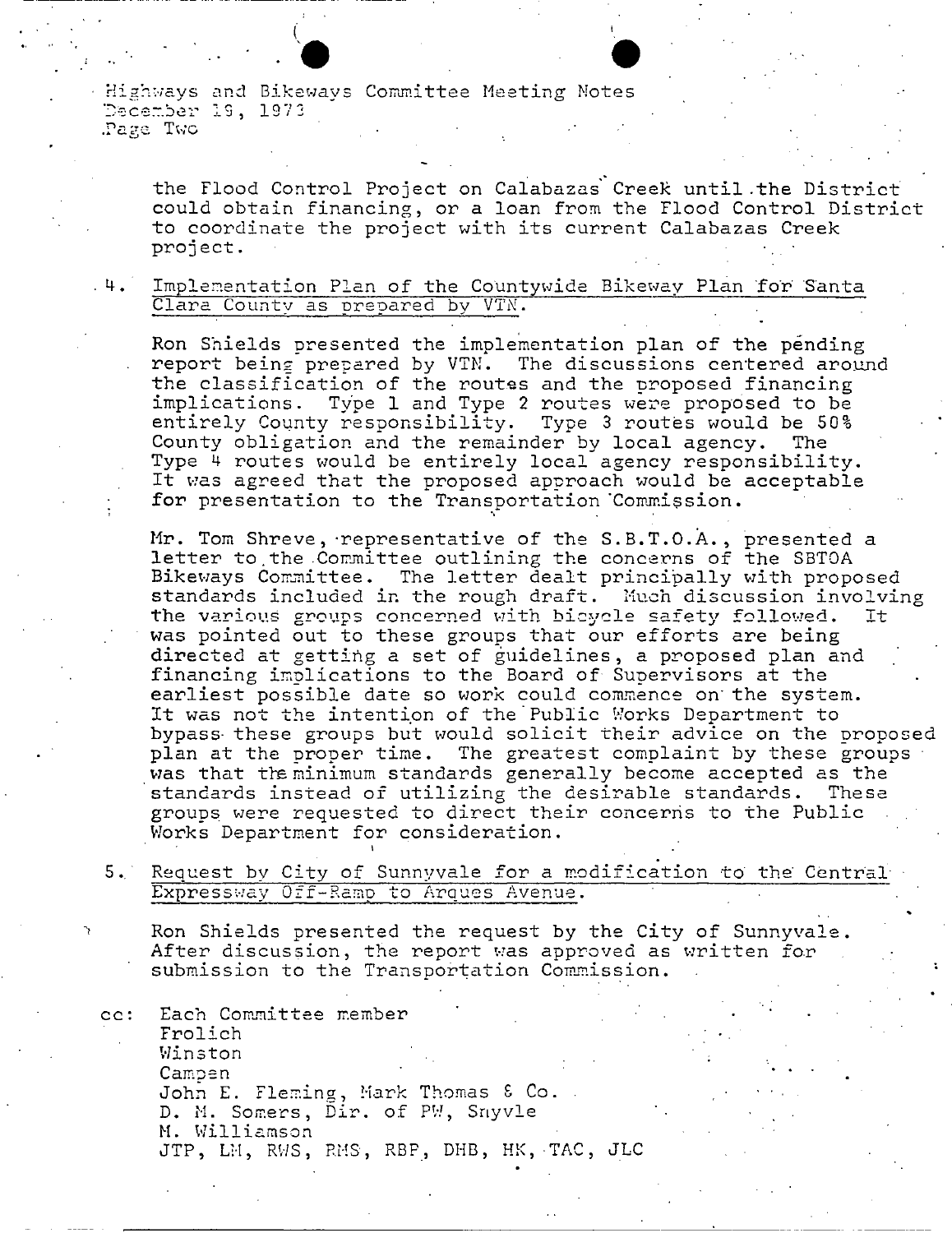#### NOTES

HIGHWAYS & BIKEWAYS COMMITTEE  $\bullet$  $\bullet$ 

January 16, 1974

Hembers Present: A. Sandoval

*J*  $\left( \begin{array}{c} \epsilon \end{array} \right)$ 

B. Winston, N. Hammes, D. Frolich (Planning Comm.)

Members Absent:

Baker, Kelley, Leonetti

Others Present:

A. Zullo, Tanaka, Bechtholdt, Bruce B. Bob Keller(Caltrans), Montini, Griggs, Shreve, Bass, Tanda, Hagele (Planning Committee)

1. Continuation of discussion of request by the Cupertino Sanitary District for a new longitudinal encroachment with a County expressway: to construct a new joint interceptor (with the City of Santa Clara) within Lawrence Expressway between Homestead Road and the Southern Pacific Railroad (north of Monroe). Mr. Sam Zullo of Mark Thomas Co., consultant for the Sanitary District explained that he had discussed alternate route locations with<br>the SCCWD & City of Santa Clara staffs. In general, the SCCWD the SCCWD & City of Santa Clara staffs. is receptive to joint projects. Due to construction schedule constraints and limited right-of-w~y; the SCCWD is not receptive **to** allowing the Sanitary District to place their 18" sower in the Calabazas Creek Channel southerly of SPRR.

The City of Santa Clara was not receptive to placing the outfall line in Bowers Avenue, but may be receptive to the Calabazas Blvd. location (adjacent to Calabazas Creek).

County Staff reiterated the County policy of no new longitudinal encroachments within the expressway and the many reasons for this position. After discussion, it was generally agreed by all parties that the Lawrence Expressway corridor is not the appropriate location for the outfall line. In addition, it was recognized that this facility will be needed within the next 2-3 years and a route must be selected and agreed upon now.

Based on the above, the Committee's recommendation on this request was as follows:

A; Deny the request

B. Urge the City of Santa Clara to cooperate with the Sanitary District in adopting the Calabazas Blvd. route as the designated location for this facility.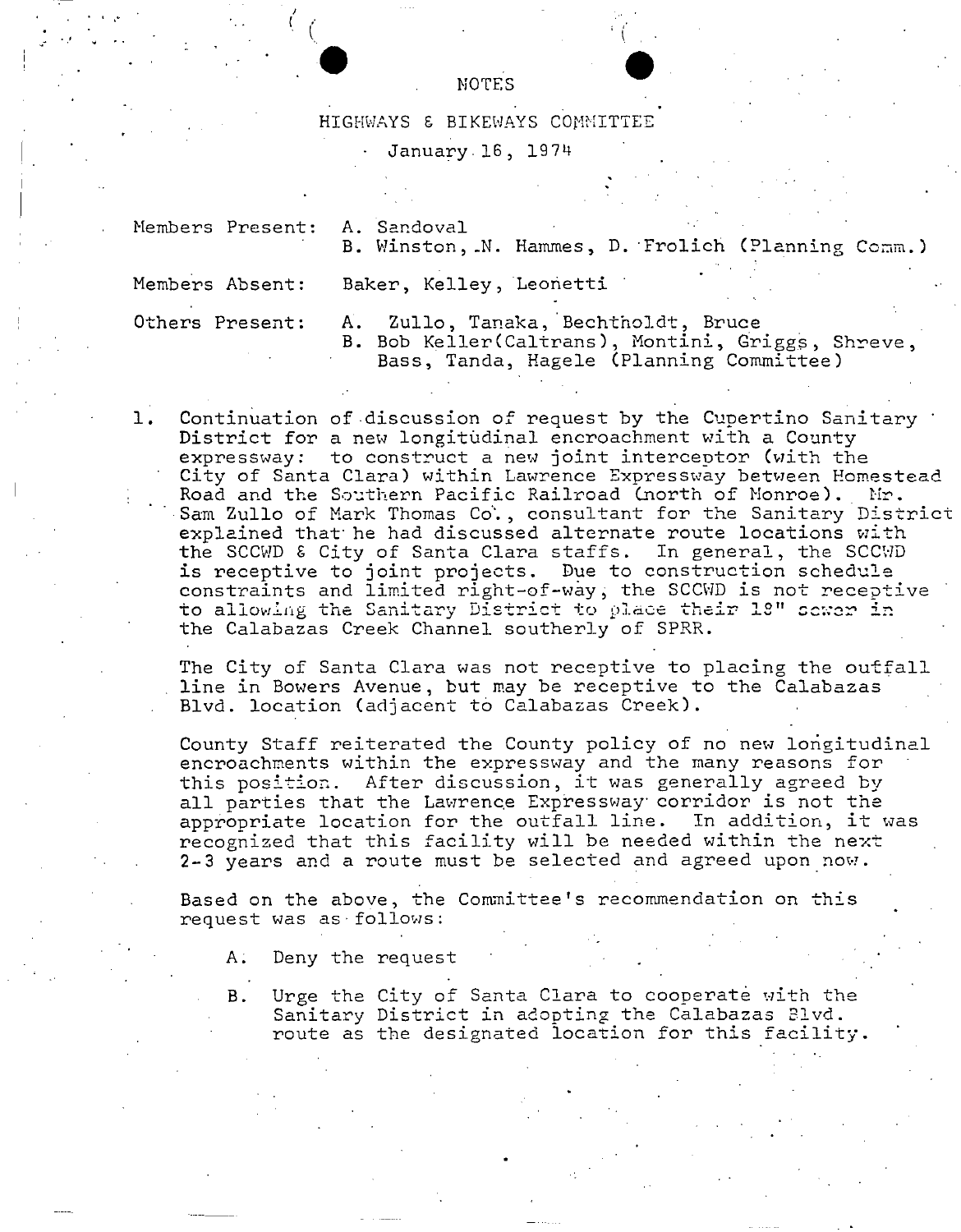Meeting Notes Highways & Bikeways Committee January 16, 1974

> It was also agreed to present this recommendation to the Transportation Commission during its meeting of February 27, which would allow ample time for the Sanitary District to confer with the City of Santa Clara on this matter.

**2.** Presentation of final draft Countywide Bikeway Plan for Santa Clara County (including the implementation section of report) by VTN.

Postponed until the Committee Meeting on February 27, following the Transportation Commission meeting of that same date.

,,3. Joint meeting with the Planning Committee to discuss the West Valley Freeway Corridor.

,Bob Keller and Lou Montini presented background'information and described the current status of West Valley Freeway Corridor (State Route 85). A Freeway Agreement covers the unconstructed portion of the route between Stevens Creek Blvd. and Route 101, but right of way 'purchase and construction are not scheduled. The State has agreed to protect that portion of the right of<br>way between Guadalupe Freeway and Route 101 to the east. Approxway between Guadalupe Freeway and Route 101 to the east. imately 50% of the right of way between Hwy 9 and Guadalupe Freeway has already been purchased by the State. The remaining portion of the right of way is unprotected due to the State's inability to fund the purchase.'

Several cities feel the remaining right of way should be protected to preserve the route as a transportation corridor. It was reported that this may require local funds to supplement State funds which may be made available by the CHC. FAU money has been suggested as a possible source of the local share.

It is estimated that approximately \$3,000;000 will be required within the next five years to protect right of way. The acceptable level of local participation is unknown, but it was suggested that it may be as low as 10%.

Several subdivision maps have been filed along the route, and development may occur unless the right of way within the corridor is purchased in the very near future.

The possibility of using SB325 funds in addition to FAU funds for right of way purchase was discussed. It was also suggested that property taxes be waived for the area within the corridor.